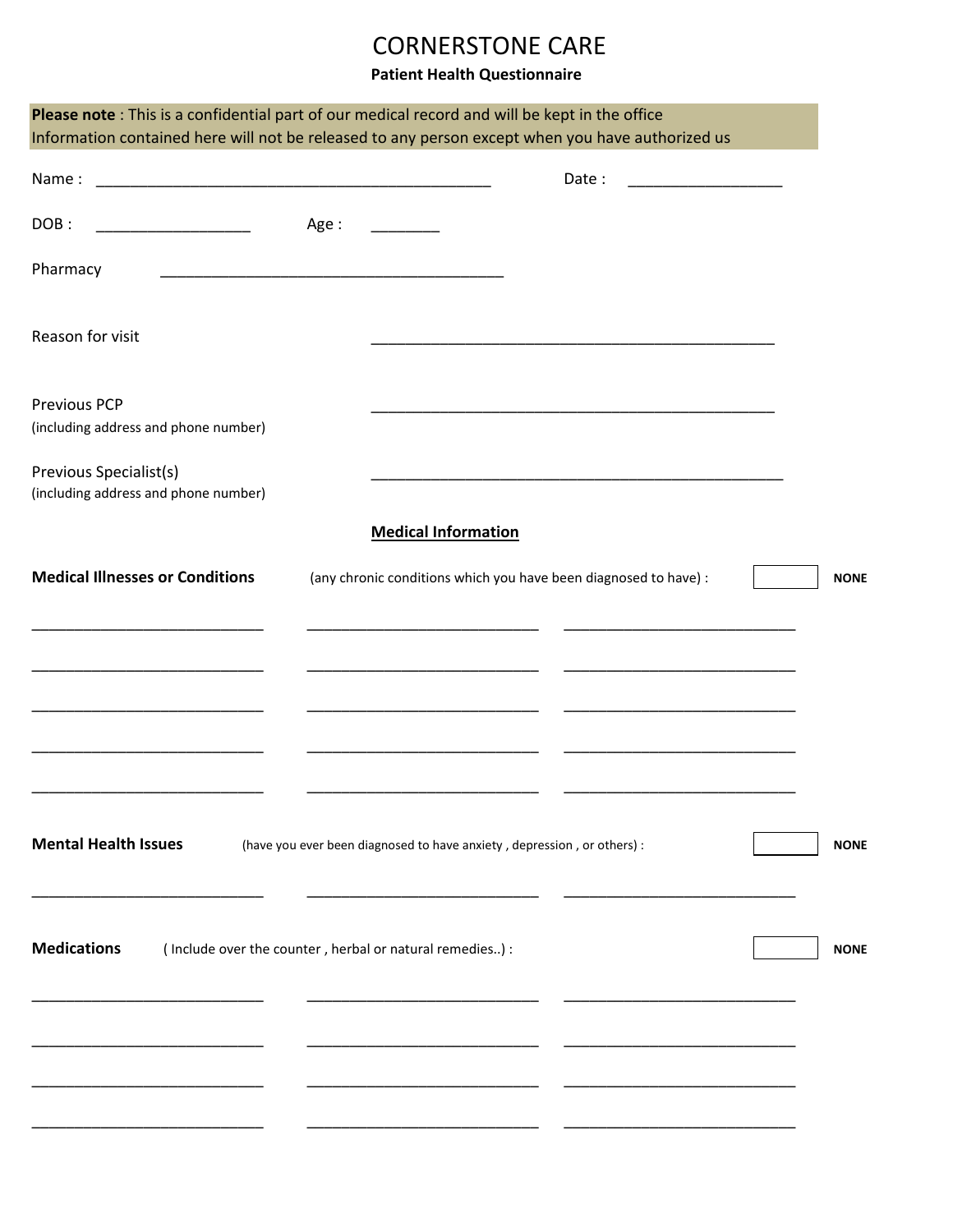|                           |                                              | DOB:                                                                                                                  |                         | Date:                                               |             |
|---------------------------|----------------------------------------------|-----------------------------------------------------------------------------------------------------------------------|-------------------------|-----------------------------------------------------|-------------|
| <b>Allergies</b>          | Are you allergic to any drugs ? (Circle)     |                                                                                                                       | No                      | Yes                                                 |             |
| If yes:                   | Medicine:                                    | <u> 1989 - Johann John Stone, markin film yn y sefydlu yn y sy'n y sy'n y sy'n y sy'n y sy'n y sy'n y sy'n y sy'n</u> |                         | Reaction Type:                                      |             |
|                           | Medicine:                                    |                                                                                                                       |                         | Reaction Type:                                      |             |
|                           | Medicine:                                    |                                                                                                                       |                         | Reaction Type:<br>the control of the control of the |             |
|                           |                                              | Have you ever been diagnosed to have : (Check box by all that apply)                                                  |                         |                                                     |             |
| Cataract                  |                                              | Acid reflux                                                                                                           |                         | Anemia                                              |             |
| Glaucoma                  |                                              | Liver disease                                                                                                         |                         | <b>Bleeding disorders</b>                           |             |
|                           |                                              | Colon polyps                                                                                                          |                         |                                                     |             |
| Migraine                  |                                              | Stomach ulcers                                                                                                        |                         |                                                     |             |
| Stroke                    |                                              |                                                                                                                       |                         | Cancer (type) :                                     |             |
| Seizures                  |                                              | Kidney disease                                                                                                        |                         |                                                     |             |
|                           |                                              | Kidney stone                                                                                                          |                         |                                                     |             |
| <b>Seasonal Allergies</b> |                                              |                                                                                                                       |                         |                                                     |             |
|                           |                                              | <b>Diabetes</b>                                                                                                       |                         | Enlarged prostate                                   |             |
| Heart disease             |                                              | Thyroid disease                                                                                                       |                         | Urination problems                                  |             |
| Heart attack or angina    |                                              |                                                                                                                       |                         |                                                     |             |
| Heart murmur              |                                              | Depression                                                                                                            |                         | Rheumatic fever                                     |             |
| high blood pressure       |                                              | Anxiety                                                                                                               |                         | Chicken pox                                         |             |
|                           |                                              |                                                                                                                       |                         | Shingles                                            |             |
| Pneumonia                 |                                              | High cholesterol                                                                                                      |                         |                                                     |             |
| COPD/asthma               |                                              |                                                                                                                       |                         | NONE OF THE ABOVE :                                 |             |
| <b>Operations</b>         |                                              | <b>NONE</b>                                                                                                           | Hospitalizations        |                                                     | <b>NONE</b> |
|                           | Please list any surgery and approximate year |                                                                                                                       | (other than operations) |                                                     |             |
| Year                      | <b>Surgery</b>                               |                                                                                                                       | Year<br>Reason          | Hospital                                            |             |
|                           |                                              |                                                                                                                       |                         |                                                     |             |
|                           |                                              |                                                                                                                       |                         |                                                     |             |
|                           |                                              |                                                                                                                       |                         |                                                     |             |

\_\_\_\_\_\_\_\_\_\_\_\_\_\_\_\_\_\_\_\_\_\_\_\_\_\_\_ \_\_\_\_\_\_\_\_\_\_\_\_\_\_\_\_\_\_\_\_\_\_\_\_\_\_\_ \_\_\_\_\_\_\_\_\_\_\_\_\_\_\_\_\_\_\_\_\_\_\_\_\_\_\_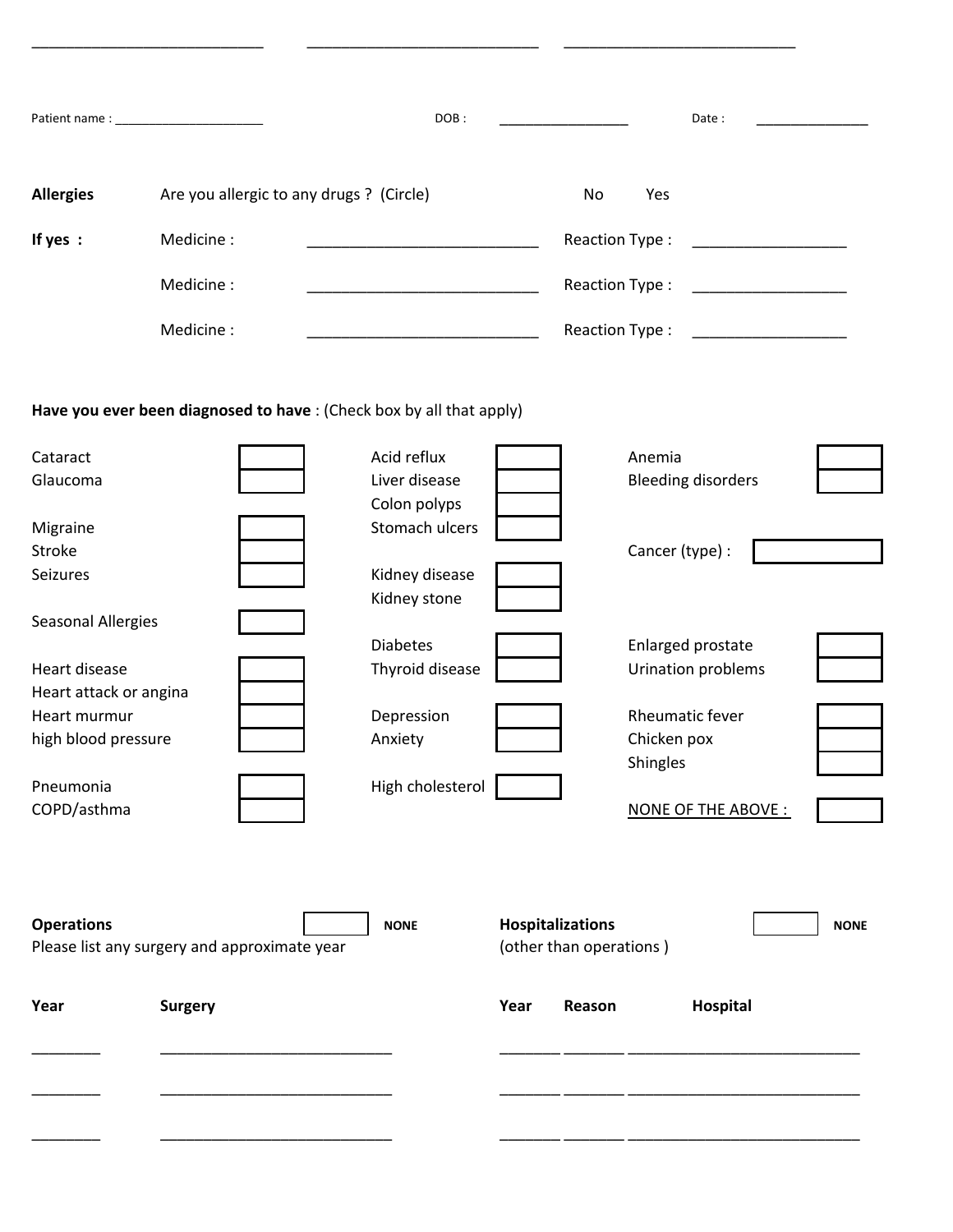|                                                                        |                              | DOB:                                                                                                                               | Date:                                                |      |
|------------------------------------------------------------------------|------------------------------|------------------------------------------------------------------------------------------------------------------------------------|------------------------------------------------------|------|
| <b>Family Medical History</b>                                          | List significant illnesses : | (Ex: Mental health, diabetes, high blood pressure, heart disease,<br>stroke, seizures, lung problems, cancer, alcoholism, thyroid) |                                                      |      |
| <b>History</b><br>Age                                                  | <b>Health</b>                |                                                                                                                                    | If deceased list age of death and reason             |      |
| Father                                                                 |                              |                                                                                                                                    |                                                      |      |
| Mother                                                                 |                              |                                                                                                                                    |                                                      |      |
| <b>Brothers</b>                                                        |                              |                                                                                                                                    |                                                      |      |
| <b>Sisters</b>                                                         |                              |                                                                                                                                    |                                                      |      |
| Children                                                               |                              |                                                                                                                                    |                                                      |      |
| Grandparents                                                           |                              |                                                                                                                                    |                                                      |      |
| <b>Other Relatives</b>                                                 |                              |                                                                                                                                    |                                                      |      |
|                                                                        | <b>Health Maintanence</b>    |                                                                                                                                    | Location : Hospital, institution                     |      |
| Last Colonoscopy                                                       |                              |                                                                                                                                    |                                                      |      |
| Last Pap smear                                                         |                              |                                                                                                                                    |                                                      |      |
| Last Mammogram                                                         |                              |                                                                                                                                    |                                                      |      |
| <b>Immunizations</b>                                                   |                              | Year                                                                                                                               | <b>Immunizations</b>                                 | Year |
| Tetanus (Tdap, Td)<br>Flu (influenza)<br>Pneumonia - Pneumovax (PPV23) |                              |                                                                                                                                    | <b>Hepatitis A</b><br><b>Hepatitis B</b><br>Shingles |      |

\_\_\_\_\_\_\_\_ \_\_\_\_\_\_\_\_\_\_\_\_\_\_\_\_\_\_\_\_\_\_\_\_\_\_\_ \_\_\_\_\_\_\_\_\_\_\_\_\_\_\_\_\_\_\_\_\_\_\_\_\_\_\_\_\_\_\_\_\_\_\_\_\_\_\_\_\_\_\_

\_\_\_\_\_\_\_\_ \_\_\_\_\_\_\_\_\_\_\_\_\_\_\_\_\_\_\_\_\_\_\_\_\_\_\_ \_\_\_\_\_\_\_\_\_\_\_\_\_\_\_\_\_\_\_\_\_\_\_\_\_\_\_\_\_\_\_\_\_\_\_\_\_\_\_\_\_\_\_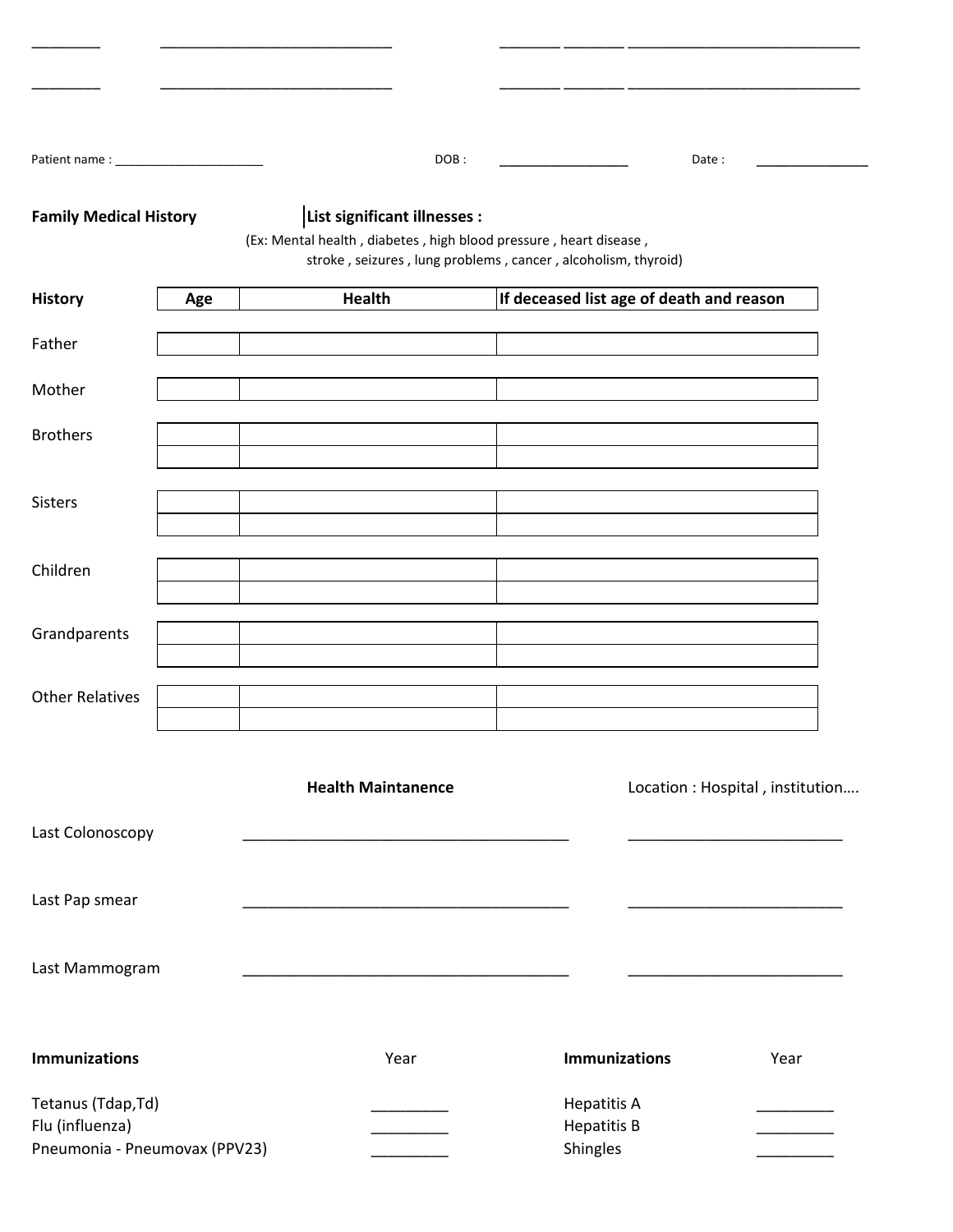| Pneumonia - Prevnar (PCV13)                                        |                                          |                |                                   |                       | <b>MMR</b>                              |             |                                                                                                                      |                            |  |
|--------------------------------------------------------------------|------------------------------------------|----------------|-----------------------------------|-----------------------|-----------------------------------------|-------------|----------------------------------------------------------------------------------------------------------------------|----------------------------|--|
| HPV (Gardisil)                                                     |                                          |                |                                   |                       | (measles, mumps, rubella)               |             |                                                                                                                      |                            |  |
|                                                                    |                                          |                |                                   |                       | Other                                   |             |                                                                                                                      |                            |  |
|                                                                    |                                          |                | DOB:                              |                       | <u> 1989 - Johann Barbara, martin a</u> |             | Date:                                                                                                                |                            |  |
|                                                                    |                                          |                |                                   | <b>Social History</b> |                                         |             |                                                                                                                      |                            |  |
| <b>Marital status</b>                                              | Single                                   |                | Married                           | Divorced              |                                         | Widowed     |                                                                                                                      | In a relationship          |  |
| Do you exercise routinely                                          | <b>NO</b>                                | YES            | (if yes, what exercise/how often) |                       |                                         |             |                                                                                                                      |                            |  |
| Do you smoke (circle)                                              |                                          | Never          | Current                           |                       | Past                                    |             | stop date                                                                                                            |                            |  |
| Pipe<br>Cigar                                                      |                                          | Cigarettes     |                                   | If $yes:$             | #packs / day                            |             |                                                                                                                      | #years : $\frac{1}{2}$     |  |
| <b>Do you drink (circle)?</b> caffeinated coffee / teas / or sodas |                                          |                |                                   |                       |                                         | No          | Yes                                                                                                                  | #/day                      |  |
| Do you drink alcohol (circle) :                                    |                                          | Never          | Current                           |                       | Past                                    |             | stop date                                                                                                            |                            |  |
| ___ socially (less than once/week)<br>Beer                         |                                          |                | drinks per outing                 |                       | $\mathbf{1}$                            |             | $2^{\circ}$<br>3                                                                                                     | $\overline{4}$             |  |
| liquor                                                             |                                          |                |                                   |                       |                                         | other       |                                                                                                                      |                            |  |
| Do you use recreational drugs (circle):                            |                                          |                | Never                             | Current               |                                         | Past        |                                                                                                                      | stop date __________       |  |
| Marijuana                                                          | Heroin                                   |                | Cocaine                           | other                 |                                         |             |                                                                                                                      |                            |  |
| Are you sexually active (circle) :                                 |                                          |                | Never                             | Current               |                                         | Past        |                                                                                                                      |                            |  |
|                                                                    |                                          |                | Males                             | Females               |                                         | <b>Both</b> |                                                                                                                      |                            |  |
| <b>Contraception method (circle):</b><br>condoms<br><b>IUD</b>     |                                          | Depo injection |                                   |                       | Nexplanon/Implanon                      |             |                                                                                                                      | <b>Oral Contraceptives</b> |  |
| Permanent Sterilization (vasectomy, tubal ligation)                |                                          |                |                                   |                       |                                         |             |                                                                                                                      |                            |  |
| Other                                                              |                                          |                |                                   |                       |                                         |             |                                                                                                                      |                            |  |
| Level of education                                                 |                                          |                |                                   |                       |                                         |             |                                                                                                                      |                            |  |
| Occupation                                                         | (if retired state previous occupation) : |                |                                   |                       |                                         |             | <u> 1989 - Johann Stein, mars an deutscher Stein und der Stein und der Stein und der Stein und der Stein und der</u> |                            |  |
| If disabled, check here                                            |                                          |                | Nature of disability              |                       |                                         |             |                                                                                                                      |                            |  |
| Do you have (please check):                                        |                                          |                |                                   | Advance directives    |                                         |             |                                                                                                                      | Living Will                |  |